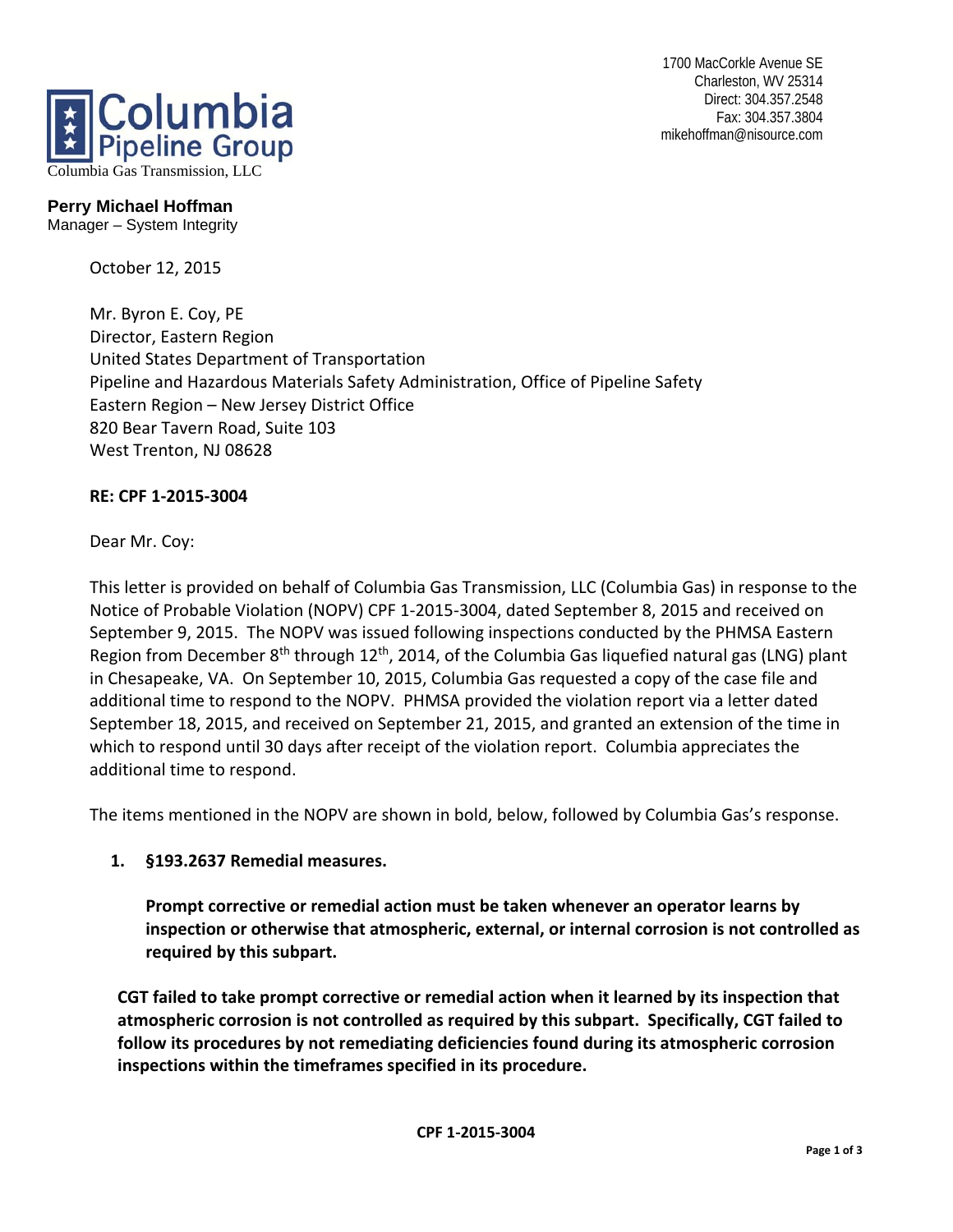**CGT's procedure, 310.42.01 – Chesapeake LNG Facility Corrosion Control, Section 3.3 "Atmospheric Corrosion of LNG Facility Piping and Pressure Containing Equipment" effective 11/18/2014, describes the inspection requirements for jurisdictional gas pressure carbon steel piping and pressure containing equipment exposed to the atmosphere. Section 3.3.2.D states:** 

**"Atmospheric corrosion will be assigned a condition level based on visual inspection. For the purposes of this section of the plan, the following atmospheric condition level definitions will be used:** 

- **Level 1 Corrosion with pitting or wall loss**
- **Level 2 Flash rust / surface oxidation with no pitting**
- **Level 3 No corrosion present"**

**Section 3.3.2.F states in part:** 

**"Atmospheric corrosion shall be remediated within the following. . .** 

 **Level "2" – Corrosion mitigation or a re-inspection shall be performed within 12 months of discovery. If atmospheric corrosion graded at Level 2 is re-inspected and the grade remains at a Level 2, mitigation shall be performed within 6 months but not to exceed 12 months of re-inspection. If the atmospheric corrosion has progressed to a Level 1 grade, mitigation shall be performed within 6 months of the re-inspection. Only a single re-inspection is permitted for Level 2 corrosion."** 

**During the inspection, the PHMSA inspector reviewed records from 12/12/2012 to 12/12/2014, and identified 7 instances where the time between initial inspection and re-inspection of Level 2 atmospheric corrosion exceeded the maximum 12 months. No associated mitigation work was performed during this same 12 month period.** 

**For five of the seven instances, the follow-up was performed and documented. The remaining two instances did not have follow-up work performed prior to the end of the PHMSA inspection. Those two instances had a targeted follow-up date of 12/31/2014.**

## Columbia Gas Response

Based upon a review of the case file, six of the seven instances noted above were associated with gas bearing components and one instance was associated with a conduit, a non-gas bearing component. Of the six instances on gas bearing components, all were identified with Level 2 atmospheric conditions (flash rust/surface oxidation with no pitting). The atmospheric conditions in each of the six instances were remediated or the components were removed from service within 24 months of the initial inspections identified in the case file in compliance with Columbia's Plan 310.42.01 – *Chesapeake LNG Facility Corrosion Control*. A copy of Plan 310.42.01 is included in PHMSA's case file.